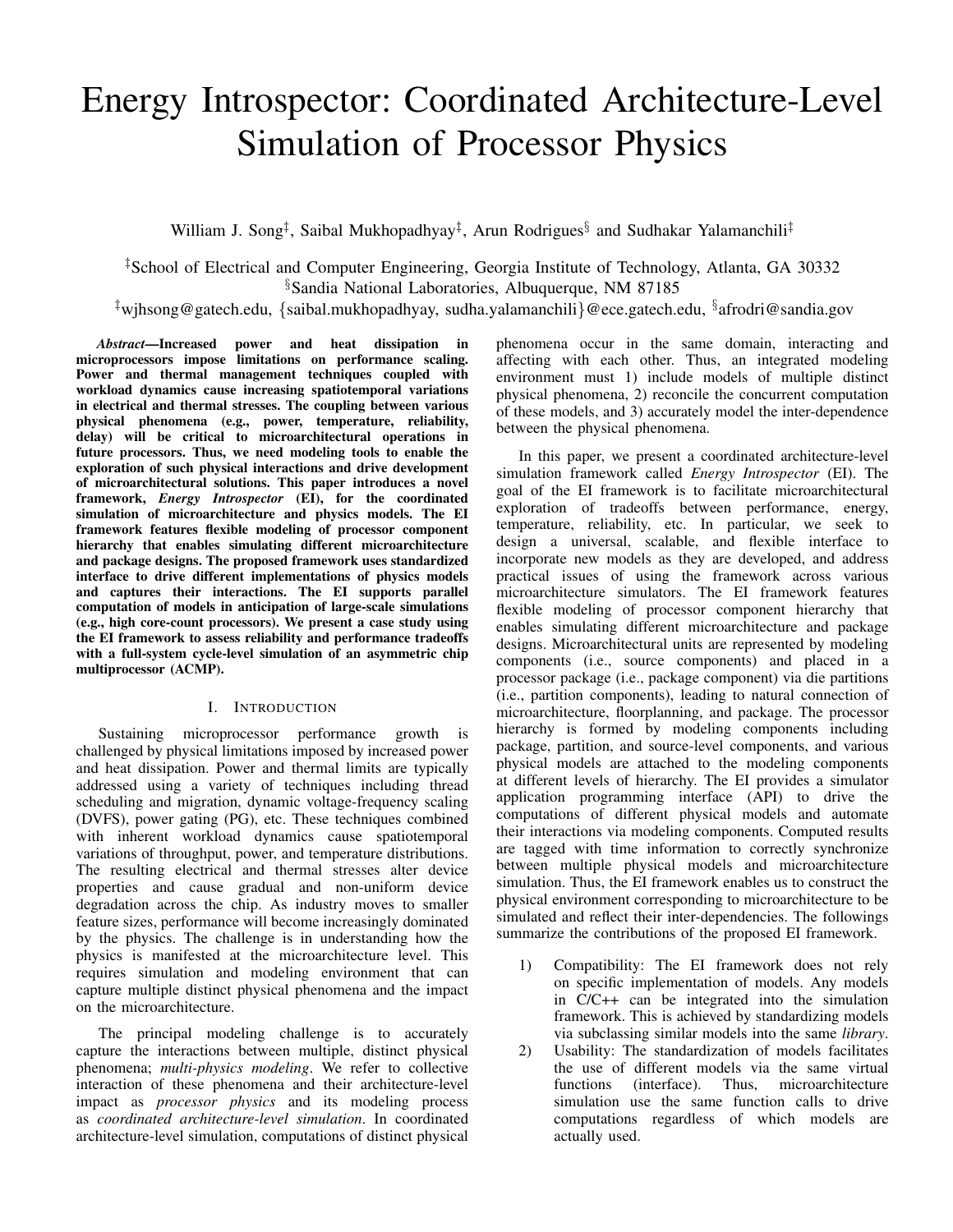- 3) Flexibility: The framework can be configured to model any microarchitecture via the notion of *pseudo components*. The pseudo components form a tree hierarchy that is arbitrarily configurable, and library models are linked to appropriate pseudo components. This feature also enables the mixed use of multiple distinct models for different components to better represent the processor characteristics.
- 4) Coordination: The EI orchestrates the cross-reference of computed results between library models and linked pseudo components (e.g., between temperature and reliability). The data are tagged with time and period information for correct time synchronization among different simulators and models.
- 5) Scalability: The EI supports parallel execution for large-scale simulation via message passing interface (MPI) implementation. Microarchitecture simulators and coupled EI computations may run in parallel, and the EI itself can also run in parallel in multiple MPI ranks. In addition, each EI process in an MPI rank can be multi-threaded to perform independent computations in parallel.

The remainder of the paper is organized as follows. We first summarize related works in architecture-level modeling. Then, we propose the EI framework for coordinated architecture simulation and detail its implementation. Lastly, a case study as an exercise of reliability/performance tradeoff is presented based on transient degradation analysis of race-to-idle execution compared to normal execution. We argue that an infrastructure such as the EI is essential to explore such tradeoffs.

#### II. MODEL CATEGORIES AND RELATED WORKS

In the past decade, the computer architecture community has put great effort into developing useful models and tools for the design space exploration of future microprocessor technologies and microarchitectures. The usefulness of models would be defined in terms of accuracy, speed, applicability to different technologies, and flexibility to explore various microarchitecture designs. Modeling tools both drive and limit research capabilities and directions at the same time. In this section, the architecture-level models of the most widely explored physical properties are reviewed, and the limitations of the models are presented. Our proposed framework accommodates all of these models. This section reviews many of the models available in the computer architecture community as background to their integration in the EI framework. Readers familiar with these models may skip ahead to Section III.

### *A. Architecture Modeling*

The architecture-level design space exploration is largely based on the logical simulation of microarchitectural components and functions. With continued multi-core scaling and preference to architectural heterogeneity, building full-system environment requires more complex simulation capabilities and models; large core-count simulation with heterogeneous architectures, cache and coherence protocol modeling, on-chip network, and memory system. The individual component models can be implemented in numerous ways and vary in terms of functionality, detail, flexibility, speed, scalability, supported instruction set architecture (ISA), etc. In this paper, we focus on building scalable full-system environment for the co-simulation of physical characteristics rather than discussing the traits of individual component model. The challenge of architecture modeling is to configure a coherent combination of component models, depending on simulation purpose and features of individual models. The SST [1] and Manifold [2] infrastructures support configurable full-system architecture simulation environment by selectively building component models among a variety of integrated models including gem5 [3], Zesto [4], Qsim [5], Orion [9], DRAMsim [11], etc. In addition, the SST and Maifold both provide scalable parallel simulation based on the MPI that is a key to manycore simulations (Fig. 1), whereas a single-threaded use of heavy core models such as gem5 is practically limited to a few core simulation.



Fig. 1. Example of an MPI-based parallel manycore simulation environment based on Manifold discrete event simulation (DES) kernel.



Fig. 2. Architectural decomposition into components within which architectural accesses and switching activities are characterized.

The architecture models generate statistics that differ by executed workloads and architectural configuration. The statistics are used to analyze the characteristics of input workloads and microarchitecture. The most important architectural statistics used for estimating physical phenomena are performance (or access) counts. They represent switching activities of architectural components as depicted in Fig. 2, which can be used to estimate dynamic energy dissipation in conjunction with circuit-level models. The counters at each component are differentiated by architectural behaviors such as data array reads/writes, tag array accesses, logical switching activities, etc. Typically high-level architecture models do not capture bit-level switching behavior due to modeling and simulation complexity unless specially focused on a component-level analysis.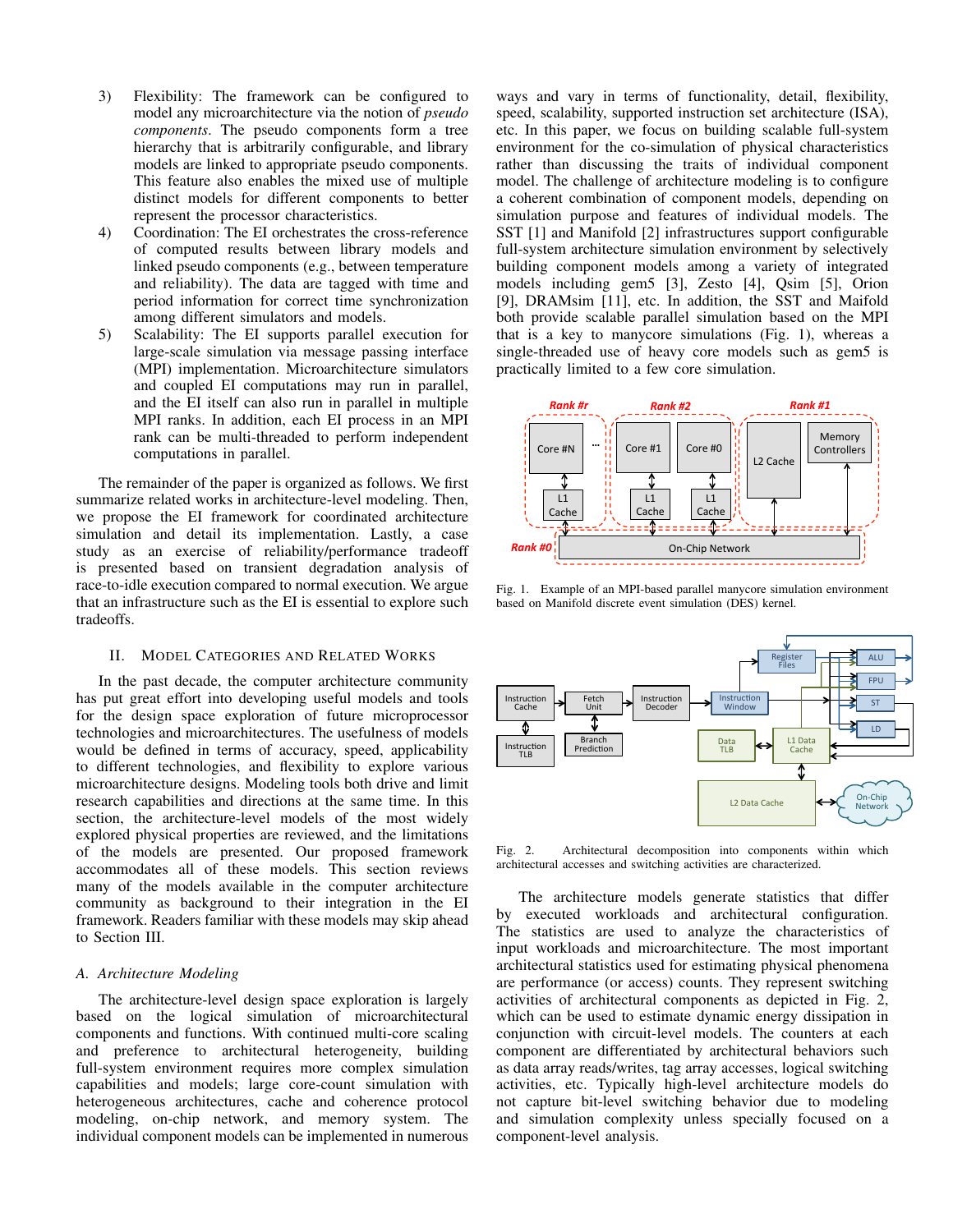#### *B. Power Modeling*

Energy or power is the most widely explored yet challenging physical phenomenon that must be associated with microarchitecture and workload features. There are largely two types of power models. First, an analytical model is based on experimental data measured from target processors. For instance, measured power is used to find weight factors of polynomial equations with respect to key metrics such as voltage, frequency, cycles per instruction (CPI), cache miss rate, etc [19]. The difficulty of using this approach lies on applying the model to new microarchitectures and technologies. The second approach relies on access counts acquired from architecture models. A circuit-level analysis of a modeled component is performed to estimate energy dissipation per access type (e.g., read, write). The dynamic energy is calculated as a sum of the product of access counts  $(C_{acc})$  and per-access energy  $(E_{acc})$  for each access type during the observation period  $(T_{observ})$ , and total power is sum of dynamic and leakage energies divided by time.

$$
P(t) = \left\{ \sum_{T=1}^{N} E_{acc,T} \cdot C_{acc,T} + E_{leak} \right\} / T_{observ} \tag{1}
$$

This approach does not capture bit-level detail since it does not consider the number of switching bits thus energy variation at each access. However, because of flexibility to model various architecture configurations and applicability to different technologies, this approach is most popularly used for architecture-level power modeling as found in Cacti [6], McPAT [7], Wattch [8], Orion [9], DSENT [10], DRAMsim [11], etc. Cacti was one of the early architecture-level models that supports rapid estimation of energy, area, and timing of cache and memory structures [6]. Extending Cacti, McPAT added a variety of non-cache models such as instruction decoders, network, memory controller, functional units, etc [7]. Wattch was a widely used tool for dynamic power estimation based on a capacitance model and performance counters [8]. Orion is a detailed on-chip network model that estimates area and power based on a capacitance model of register-based FIFO buffers, router clocks, and physical links [9]. DSENT is an extended model of Orion and added an optical network model [10]. DRAMsim is a cycle-accurate memory simulator whose power calculation is based on Micron data sheets [11].

In full-system design space exploration, power is not only related to microarchitecture, workload, circuit design, and device technology but also advanced control techniques such as dynamic voltage and frequency scaling, power gating, thread migration, etc. Moreover, leakage power and operable clock frequency are functions of temperature, whose problems cannot be addressed without incorporating thermal modeling. Fig. 3 (a) an exponential dependency of leakage power on temperature and (b) an example of spatial variation of leakage power across 64-core processor die.

Despite strong coupling between power and temperature, few efforts are found to involve aforementioned modeling tools into research at the intersection of microarchitecture, workload, energy/power, and temperature due to complexity, speed, and efforts to integrate them. Thus, finding an effective way of incorporating useful physical models into design space exploration tools is a challenging task.



Fig. 3. (a) Temperature and leakage power dependency, and (b) spatial variation of temperature across 64-core processor die (Fig. 9, Table I), measured using McPAT [7] and HotSpot [13].

#### *C. Thermal Modeling*

Increased power density caused critical thermal problems in microprocessor packaging and cooling. Thermal modeling and management became another important topic for architecture research. HotSpot [13] is the most popular temperature model that brought thermal problems into architecture-level analysis and design space exploration. A processor package is designed as a volume of thermal grid cells that are comprised of thermal resistors and capacitors as depicted in Fig. 4. Thermal modeling is to solve differential equations derived from RC-composed thermal cells using the energy conservation property. Power dissipation is input to the source thermal cells. HotSpot divides the source layer into blocks called *floorplans* that is the unit block of power dissipation. Floorplan-level power is evenly divided into thermal cells that correspond to the location of floorplans. HotSpot supports temperature modeling of 2-dimensional packages comprised of substrate, source-layer silicon, thermal interface material, heat spreader, and heat sink layers [13]. Although HotSpot can configure vertically stacked source layers, it is not suitable to model 3-dimensional integrated circuits (3D ICs) due to the lack of important 3D package components such as through-silicon-vias (TSVs). 3D-ICE [14] supports inter-layer liquid cooling model of 3D ICs. It also utilizes floorplan-based power mapping similar to HotSpot. In both HotSpot and 3D-ICE as standalone tools, offline power traces are used to perform steady-state and transient power simulations. Such an interface does not capture power-temperature interactions and cannot be applied to design space exploration using dynamic control techniques such as DVFS.



Fig. 4. A thermal cell model [13], [14].

#### *D. Degradation and Reliability Modeling*

Continued technology scaling and increased power density caused reliability concerns in microprocessors.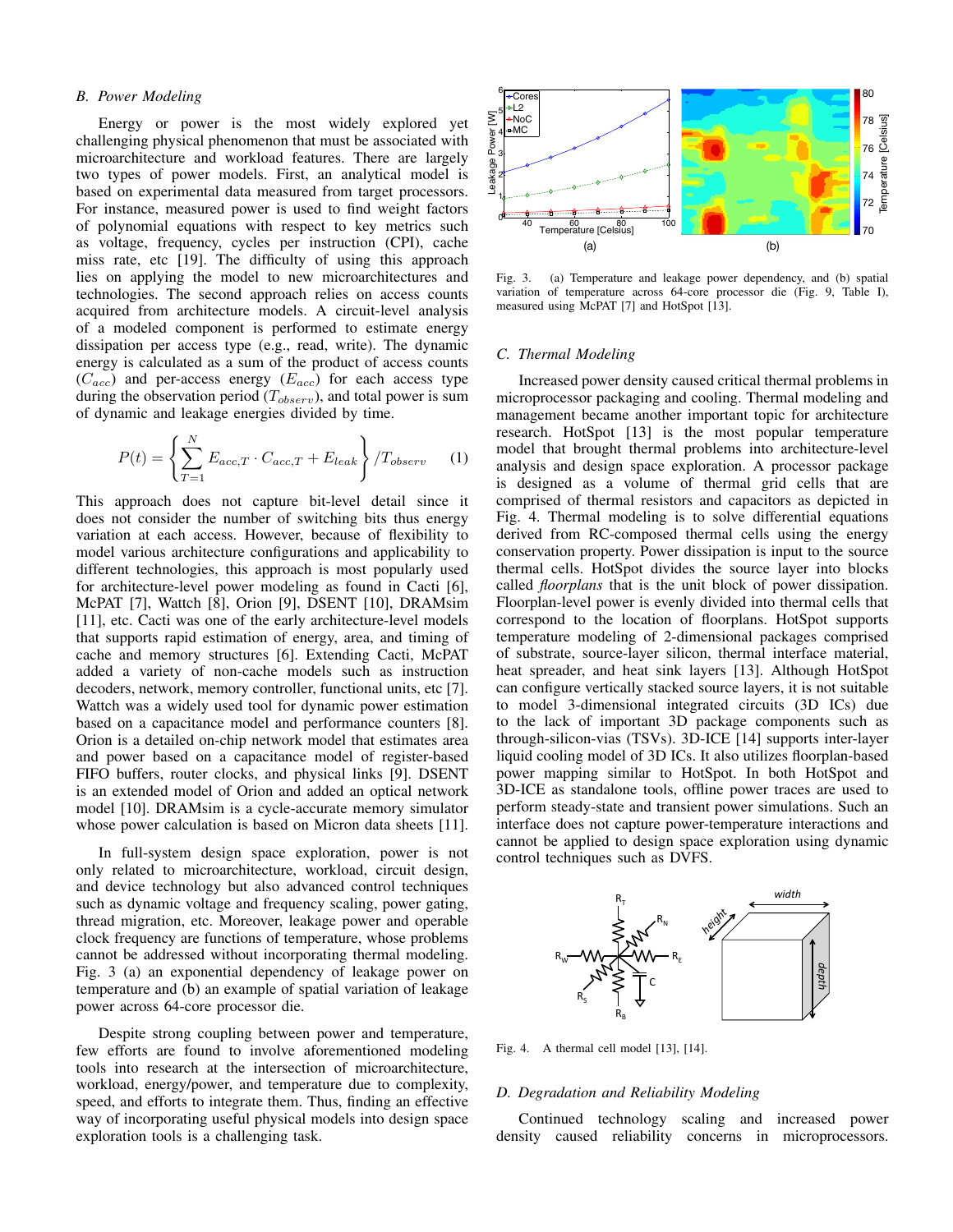Moreover, increase of power and heat dissipation accelerates the degradation of silicon devices. Thus, early failed components threaten performability and reliability of processors. Traditionally reliability was characterized at the device-level. Srinivasan et al. in [16] presented architecture-level modeling of lifetime reliability. In this work, the lifetime reliability represented as mean-time-to-failure (MTTF) or failures-in-time (FITs) is modeled based on device-level characteristics. Each failure mechanism (e.g., electromigration, negative-bias temperature instability, etc.) is modeled as an exponential distribution with its own failure rate  $\lambda$ . Failure occurs when at least one failure mechanism takes into effect. The system-level reliability can thus be modeled as a series system of failure mechanisms; the system operates only when none of the in-series models fail. Since reliability is a function of various operation conditions such as switching activity, voltage, frequency, temperature, and stress time, reliability analysis cannot be performed without the co-simulation of multi-physics.

#### *E. Coordinated Architecture Modeling*

Interactions between microprocessor physical properties require a composite modeling environment. Earlier related works focused on characterizing a single target phenomenon, based on simplified assumption of other variables. However, such simplification inadvertently overlooks dynamic interaction between physical properties. For instance, power is a function of microarchitecture and workload. Power dissipation leads to temperature rise, and increased temperature again affects leakage power as shown in Fig. 3. Electrical and thermal stresses induced by switching activities cause degradation of silicon devices, which in turn affect timing and power. Processor control techniques place another degree of interaction by dynamically changing voltage and frequency levels, turning off cores, or applying different scheduling policies. The cyclic interactions between microarchitecture and physics cannot be captured by a single instance of a model. Thus, coordinated architecture modeling is an inevitable choice for accurate design space exploration.

A related work regarding coordinated architecture modeling is found in [19]. Bartolini et al. designed a virtual platform for the design space exploration of multicore processors by including the models of microarchitecture, power, temperature, and reliability. The authors also emphasized the importance of co-simulation of multiple physical properties with microarchitecture; a trace-driven cascaded simulation loses important information of cross-dependency, and thus simulation accuracy degrades [19]. Bartolini et al. composed a virtual platform on MATLAB/Simulink by incorporating Simics for architecture modeling, measurement-based power and thermal models tuned for Intel Xeon processors [19]. This work contributes coordinated modeling, but is target architecture specific and therefore difficult to extend.

#### III. ARCHITECTURE-LEVEL MODELING OF INTERACTIVE MICROPROCESSOR PHYSICS

Coordinated architecture simulation captures interactions among microprocessor physical phenomena and their impact on the microarchitecture. Such modeling enables the exploration of more complex problems. Separate use of models driven by offline traces cannot address the issues, where no physical interactions are reflected in pre-generated traces.



Fig. 5. Architecture-level modeling of interactive microprocessor physical phenomena and microarchitecture.

Figure 5 shows the model of architecture-level physical interactions. Given microarchitecture and technology, the execution of workload incurs switching activities at architecture components in data paths. Switching activities are represented as access counts and used to calculate dynamic power dissipation. Leakage power and temperature are assumed to be constant for short cycle periods. Power results are mapped onto thermal blocks (i.e., floorplans), and temperature is computed based on power dissipation during the cycle period. Stress conditions such as voltage, frequency, temperature, and time cause degradation/recovery effects [16], [18] and change device-level characteristics (i.e., technology parameters). Processor management involved in the cycle alters the execution of cores based on control decisions. In the next cycle, all computations of physical phenomena are affected by updated conditions and variables.

## IV. SIMULATION FRAMEWORK FOR INTERACTIVE ARCHITECTURE AND PHYSICS MODELS

Designing a coordinated architecture simulation framework to model interactive physics and microarchitecture is a challenging and time-consuming process. There are various engineering problems that must be taken into account to implement a universal, flexible, and scalable simulation framework. We introduce a coordinated architecture simulation interface called *Energy Introspector* (EI) and describe its modeling methodology.

# *A. Design Motivation*

We note that there already exist various modeling tools popularly used in the community. Great amount of effort has been invested to develop and validate the models, so utilizing those models is a reasonable start. We elaborate on developing sustainable framework that interacts with various models instead of discussing the accuracy or novelty of individual models. A variety of models are developed for different purposes, and no single model suffices all requirements (i.e., accuracy, speed, scalability, flexibility). The architecture community continues to develop new models or update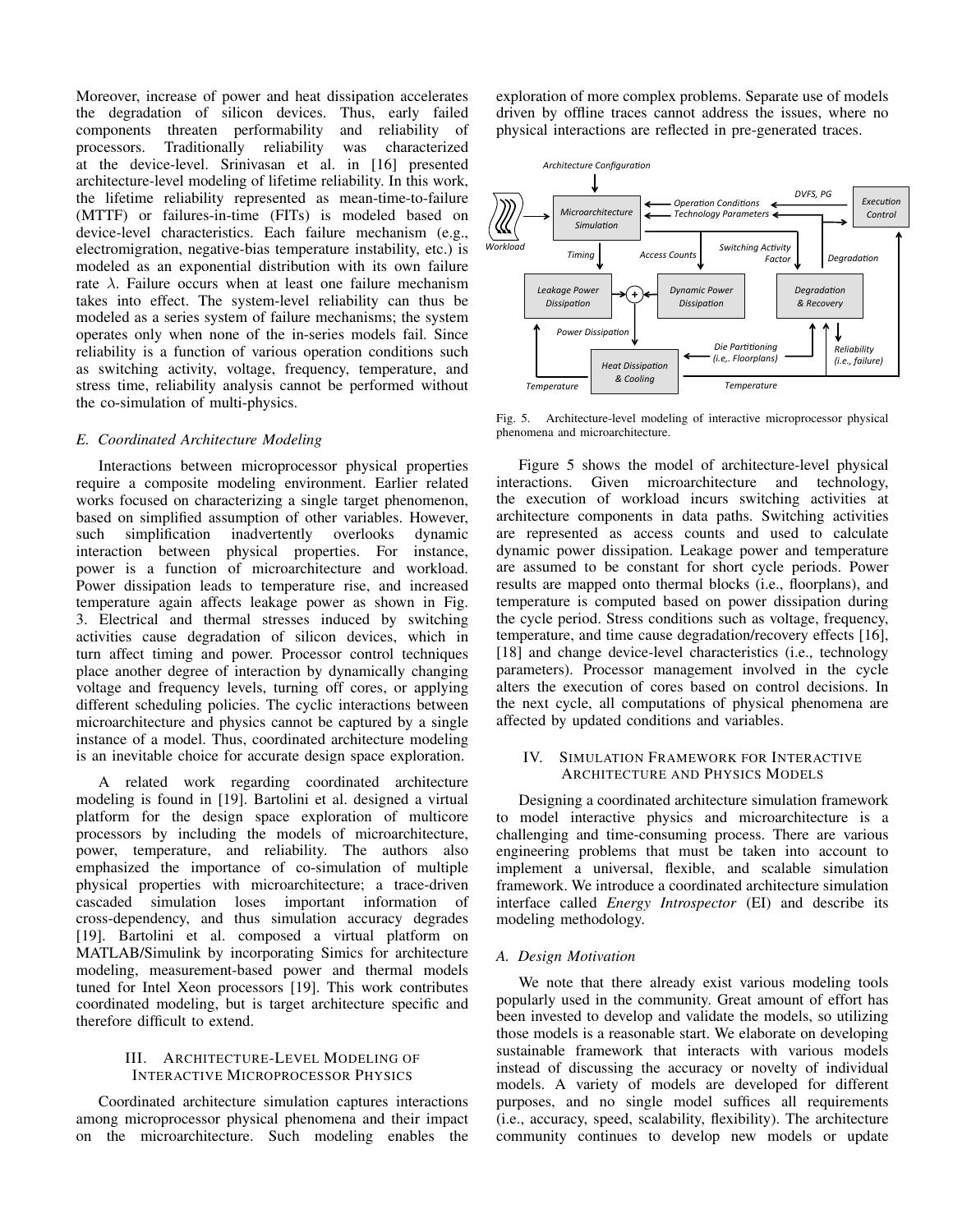existing tools along with technology trends. Thus, a simulation framework must be compatible with various implementations of models and open to integration of new models. These features are distinct from the works of Bartolini et al. [19] where the presented virtual platform was based on a specific set of experimental models. In addition, the framework should not be constrained to certain microarchitecture or packaging design to limit the extent of design space exploration.

### *B. Standardization of Models*

All models have different functionality and usage. Supporting all different features on the main interface eventually hinders the scalability of framework. In the EI framework, four categories called *model libraries* are defined; *energy*, *thermal*, *reliability*, and *sensor libraries*. The following summarizes the functions of the model libraries.

- Energy library:
	- − Area, per-access energy estimation
	- − Thermal design power (TDP), runtime power calculation
	- − Runtime variable update − Models: McPAT, Orion, DRAMsim, IntSim, etc.
- Thermal library:
	- − Static and transient temperature computation
	- − Floorplan power mapping
	- − 3D IC layer indexing
	- − Runtime variable update
	- − Models: 3D-ICE, HotSpot, etc.
- Reliability library:
	- − Degradation estimation
	- − Failure probability computation
	- − Runtime variable update
	- − Models: electromigration, NBTI, TDDB, HCI, etc.
- Sensor library:
	- − Data read; read noise and delay
	- − Models: Sensors of temperature and delay

Any model being integrated into the EI framework becomes a subclass of one of the libraries. Each library defines a set of virtual functions that an integrated model must provide. Models that fall into the same library are called with same virtual functions. The interface is thus standardized regardless of which model is used underneath. For instance, both HotSpot and 3D-ICE are wrapped into the thermal library, and temperature is calculated by calling the same virtual functions.

#### *C. Processor Hierarchy and Pseudo Components*

Different physical properties are characterized at different levels of design abstraction. For example, energy/power is characterized at architecture components with respect to performance counts. Temperature is computed at die floorplan and package levels. Reliability is typically computed at the floorplan level. We need a formation that enables us to couple these models in a coordinated and cohesive manner since they operate at distinct levels of modeling abstraction. We define the notion of *pseudo component hierarchy* in the EI framework.

The processor hierarchy is represented as pseudo component tree as in Fig. 6. A thermal library model is linked to *package*-level component that contains other components. A package-level component does not need to be the tree root, and there can be multiple roots to simulate different chip packages. The thermal library designates *partition*-level components that work similar to thermal floorplans of HotSpot [13] and 3D-ICE [14]. Reliability is characterized at this level. The pseudo component hierarchy is arbitrarily configurable, and there can be intermediate components between package and partition-level components, depending on processor hierarchy formation. The pseudo component tree continues under the partition-level component. Tree leaves are source-level components that energy library models estimate power dissipation with respect to access counts obtained from architecture simulation or measurement. The power results estimated at source-level components are summed upward the tree, and partition-level power is the sum of all child source components powers. This is a key difference between partitions and thermal floorplans, where floorplans themselves are power units in thermal models [13], [14]. Shrinking size of architectural components with continued technology scaling requires high resolution of thermal grids to have reasonable mapping between floorplans and thermal cells. In addition, it is practically impossible to place every architectural component on silicon die and find exact coordinates (e.g., width/length ratio, x-y location) in early-stage design space exploration. A better solution is to group architecturally and technologically similar components into the same partition and use it as a thermal floorplan. Similarly, results computed at the high-level components in the hierarchy such as temperature are applied to sub-tree components, if the data are utilized by the library models of child components.



Fig. 6. An example of pseudo component hierarchy tree with components linked to model libraries.

Pseudo components are not only used to construct a processor configuration but also to match the discrepancy between architecture simulators and energy library models. In general, architecture simulators and models have different levels of details to define a configuration. A pseudo component represents a unit that the model is capable of estimating. It can be a logic gate, wire, architectural block (e.g., cache, functional unit), pipeline stage, or even entire processor package. Thus, pseudo components represent the modeling granularity. Binding model libraries to pseudo components enables mixed used of multiple libraries to better characterize the processor instead of relying on a sole model.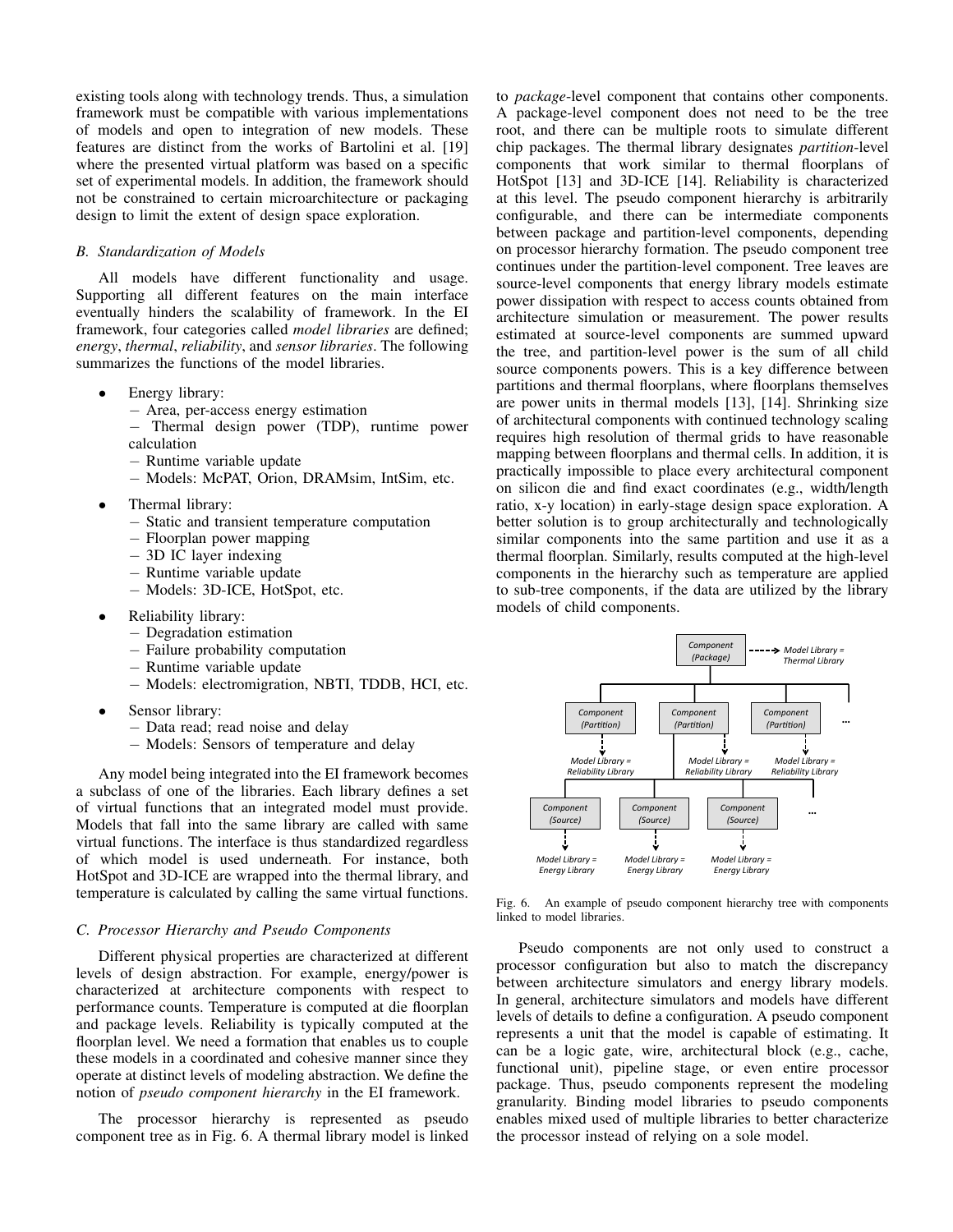#### *D. Coordination of Architecture Models and Simulation*

A processor is modeled by the pseudo component hierarchy. The use of models is standardized via grouping models into libraries, and model libraries are instantiated at appropriate pseudo components. Computed results of library models are stored in the runtime data queue of pseudo components and synchronized through the pseudo component hierarchy. For instance, power calculated at source-level components is cumulatively added up the hierarchy. When data reference is required among pseudo components such as power for temperature computation, data queues provide necessary information requested by remote components and their models. The data queues are time synchronized such that all data are tagged with time and period information. Note that all transient data computed from models are sampled data (e.g., runtime power, transient temperature) during the observation period. For coordinated simulation, data produced by pseudo components must be time-synchronized. Parallel architecture simulation frameworks such as SST [1] and Manifold [2] are comprised of multiple architecture simulators (e.g., cores, caches, network, memory), and each processor component may run in a different logical process. Thus, computation at each process may occur out of order, and time synchronization check is critical for parallel simulation.



Fig. 7. Coordinated architecture simulation framework of Energy Introspector.

Fig. 7 shows the overview of the Energy Introspector framework that implements the flow graph in Fig. 5. Each Source component is linked to one of the energy library on-Chip Network models to estimate power dissipation with respect to access counts acquired from architecture simulators. The same virtual function call of the energy library is used at every source component to drive the library model and compute power. This function also updates parent components in the hierarchy tree. When temperature computation is called for a package component, it checks if all partition components have updated power data and they are synchronized with requested time and period tags. After temperature is calculated, partition components obtain updated temperature data. Since

placement is not further defined for source components within a partition, it is assumed that source components have the same temperature value as the partition. When new data are pushed into data queues of components, necessary callback functions of library models are triggered to update the model states such as leakage power recalculation due to temperature change. Reliability is characterized at the partition level. It is represented as a failure probability using cumulative distribution function (CDF). Failure probability is a function of voltage, frequency, switching activity factor, stress time (e.g., on/off power gating period), and temperature. This process alters several technology parameters such as threshold voltage. The produced result is applied to other pseudo components in a similar way as temperature, and the callback functions of library models are used to update the variables and conditions. The altered variables and conditions affect the computations in the next simulation cycle.

#### *E. Scalable Simulation for Manycore Processors*

Similar to architecture simulations where a single-threaded simulation of heavy architecture models is practically limited to a few number of cores, the extent of complex physics simulation is also limited with a single-thread execution. The EI supports parallel execution of models over the MPI, as illustrated in Fig. 8. In multi-process simulation, the EI initiates a server listen thread. A simulator client can bind to only one server and is delegated to call the EI functions via MPI messages. Computation functions via clients are non-blocking such that architectural simulation can proceed while the requested computation is performed in the other rank. On the other hand, data request functions are blocking until they are returned from the server. Client simulators may manipulate computed results to apply scheduling or control policies.



Fig. 8. Multi-process execution example of Energy Introspector over MPI interface.

### *F. Contributions*

Compared with past related works, Energy Introspector has the following advantages: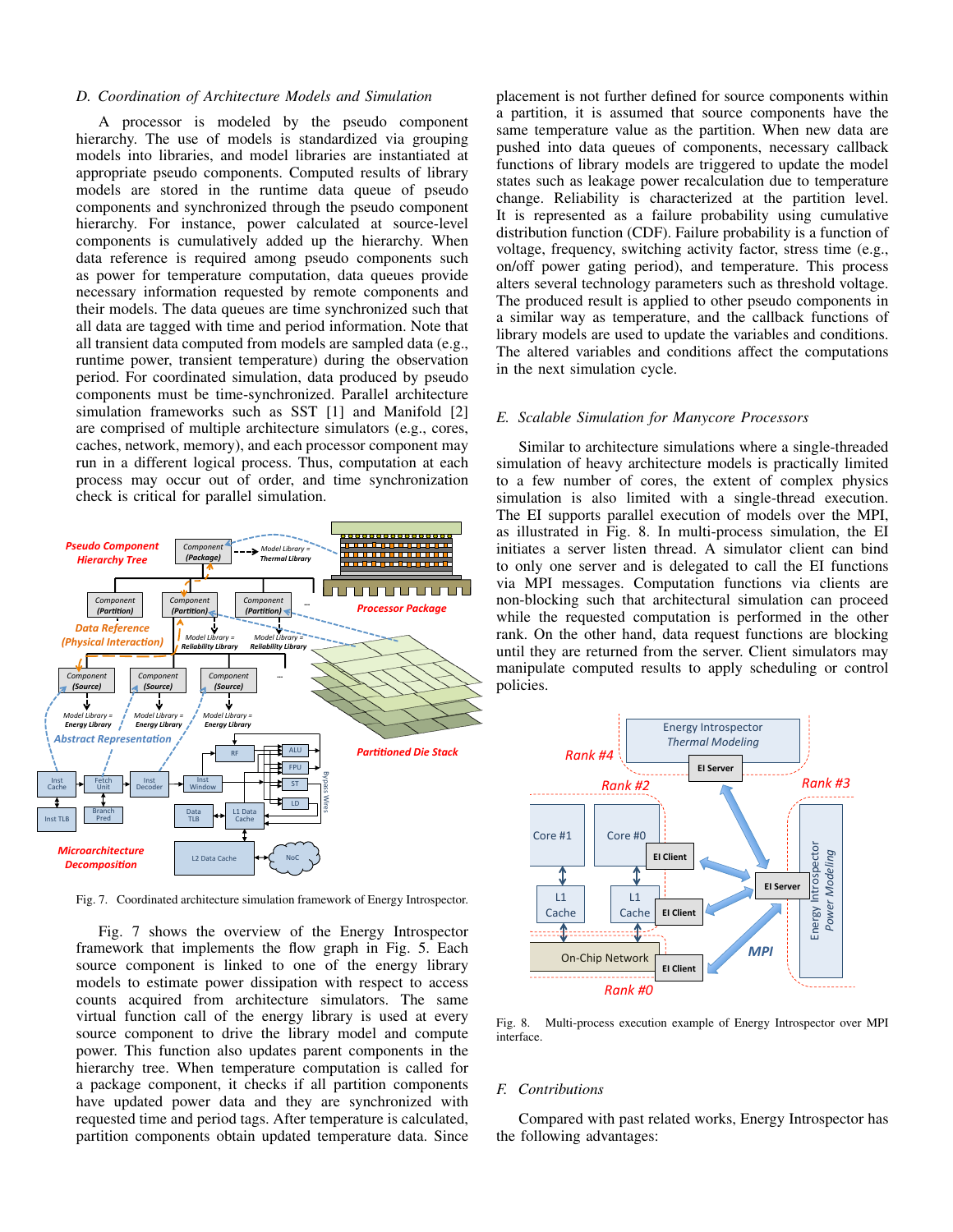- 1) The interface is compatible with various implementations of models. Thus, popular and already validated models can be utilized.
- 2) The standardized interface of models via grouping into model libraries enables simpler user interface. The interface does not depend on specific models.
- 3) Data is time-synchronized and can be referred by other components to support coordinated architecture simulation.
- 4) The component hierarchy can be configured in an arbitrary way to model different microarchitecture and package design.
- 5) Parallel execution is supported via the MPI implementation and multi-threading.

# V. APPLICATION TO COMPOUND ANALYSIS

A case study is performed with coordinated architecture simulation via the Energy Introspector. We use this simulation framework to characterize the impact of various failure mechanisms on processor reliability. Since degradation is a function of all stress variables such as switching activity, voltage, frequency, and temperature, *transient degradation* modeling requires a coordinated simulation framework. This study is distinct from previous related works that explored lifetime reliability problems based on abstract representation of microarchitecture and related physics [24], [25]. Those studies remained at high-level analyses such as increasing overall reliability via deploying duplicated structures or redundant cores. In this study, we present microscopic result than in [24], [25] by involving detailed microarchitecture, power, and temperature simulations. The case study is performed with race-to-idle (RTI) execution, and the resulting failure probability is compared against normal execution (NE).

TABLE I. EXPERIMENT CONFIGURATION FOR COORDINATE ARCHITECTURE SIMULATION

| Configuartion            | Description                                       |          |
|--------------------------|---------------------------------------------------|----------|
| Simulator                | Manifold 64-core simulation [2]                   |          |
| <b>Benchmarks</b>        | Multi-programmed execution of SPEC2006 suite      |          |
| Cores                    | Out-of-order                                      | In-order |
| Core counts              | 16                                                | 48       |
| Issue width              | 4                                                 | 1        |
| Reorder buffer size      | 128                                               | N/A      |
| L1 Cache                 | 4-way assoc, 64-byte line, 32KB size              |          |
| L <sub>2</sub> Cache     | 8-way assoc, 64-byte line, 256KB size, private L2 |          |
| Voltage/frequency levels | $0.8V/2.0GHz$ for NE, $1.2V/4.0GHz$ for RTI       |          |
| Feature size             | 16nm technology projection to ITRS guideline      |          |

#### *A. Reliability Problem Description*

Recent multicore processors utilize boosted execution of cores when hardware resources are underutilized and thus total power consumption is below the limit. The execution boost appears in various forms such as race-to-idle, Turbo Boost [20], Turbo Core [21], and computation sprinting [22] depending on boost level and stress releasing method.

In this case study, race-to-idle execution and its degradation consequence are assessed. The race-to-idle execution technique accelerates core execution by increasing clock speed and voltage level. Performance increase is achieved during the



Fig. 9. Asymmetric processor die partition layout; cores are partitioned into pipeline stages of FE (frontend), SCH(schedule), EX(execute), and/or MEM(memory).

race period at the cost of higher power and heat dissipations that result in faster degradation. The boosted execution must be followed by idle period to mitigate thermal stress and degradation. The leakage power saving during the idle period is traded, and thus RTI execution is known to save energy over normal execution [20], [21], [22]. However, the reliability impact of RTI execution has not been addressed and is generally believed to be worse than normal execution.

#### *B. Failure Probability Modeling*

Several failure mechanisms and degradation models are presented in [16], [17]. The processor is represented as a series system of failure mechanisms such that the processor operates only when none of the possible failure risks occur. In this case study, we characterize reliability as a *failure probability* using the CDF of exponential distribution functions. The following known failure mechanisms and their equations are used to calculate failure probability [16], [17].

- Electromigration (EM): Directional transport of electrons and metal atoms in interconnect wires leads to degradation and eventual failure [16].
- Time-dependent dielectric breakdown (TDDB): Wearout of gate oxide caused by continued application of electric field leads to electric short between gate oxide and substrate [16].
- Hot carrier injection (HCI): Electrons that capture sufficient kinetic energy overcome the barrier to gate oxide and cause threshold voltage shift and degradation [17].
- Negative bias temperature instability (NBTI): Holes trapped in the gate cause the threshold voltage shift and timing error. The switching between negative and positive gate voltages cause degradation and recovery of the BTI effects [16], [18].
- Stress migration (SM): Failure is caused by mechanical stress due to the difference between the expansion rates of metals.
- Thermal cycling (TC): Fatigue accumulates with temperature cycles.

The system-level failure occurs when at least one of aforementioned risks take effect. Therefore, the total failure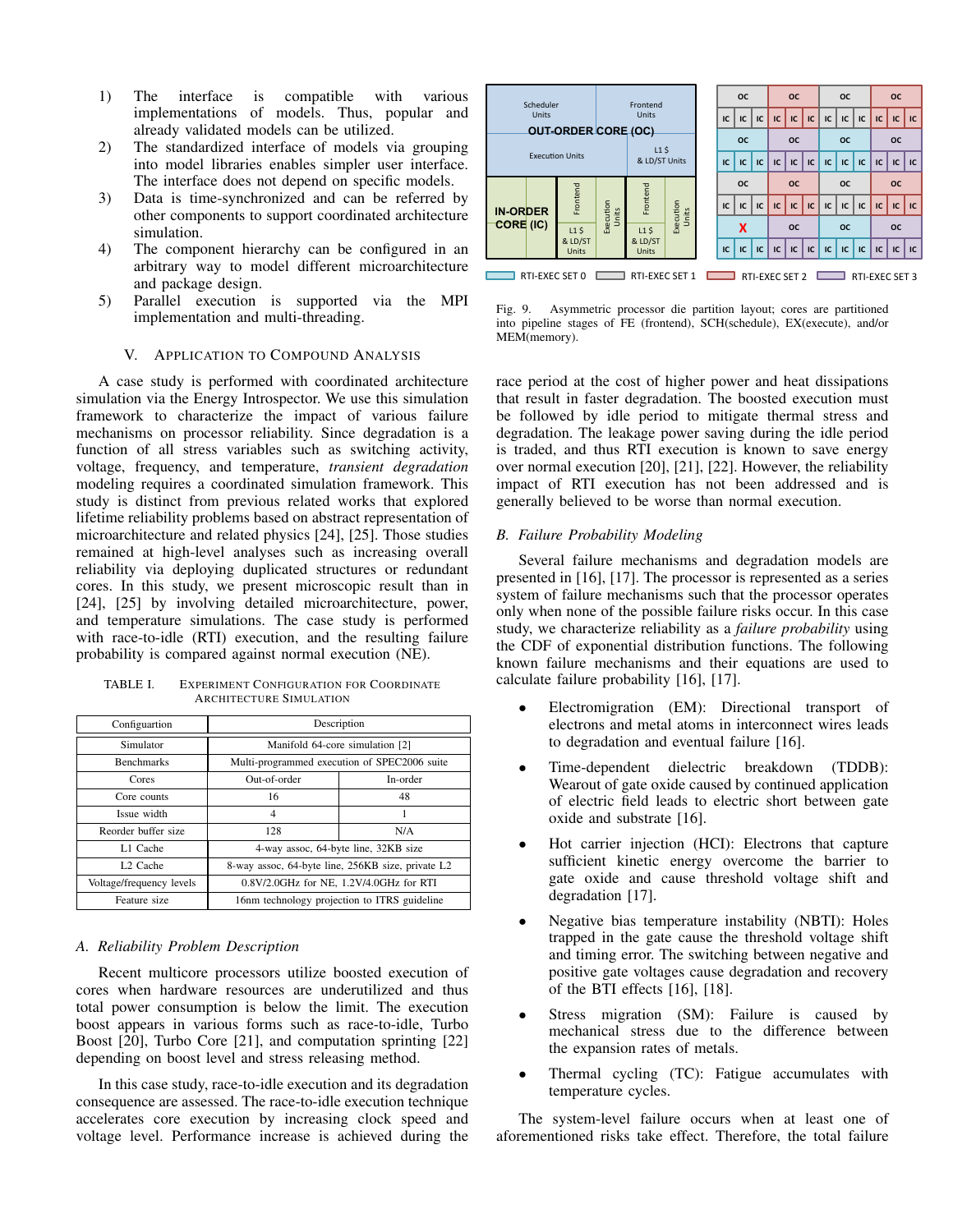probability can be represented as a series system of failure mechanisms. Note that the failure probability is a non-decreasing function.

$$
P_{total}(t) = 1 - P_0 \prod_{i=1}^{n} \prod_{r \in \text{Risk}} \left( \frac{1 - P_r(t_i - t_{i-1})}{|C_i(T_i, F_i, V_i, A_i, G_i)} \right)
$$
(2)

 $P_0$  is the initial failure probability, and  $P_r(t)$  is the failure probability of individual mechanisms, given the operational condition  $C_i(T_i, F_i, V_i, A_i, G_i)$  as a function of temperature, frequency, voltage, switching activity factor, and power-gating state at time  $t = t_i$ . The failure probability at each computation interval  $(t_i - t_{i-1})$  is multiplied to calculate the time-varying failure probability, based on the memoryless property of exponential distributions.

#### *C. Reliability Implications of Race-to-Idle Executions*

Table I shows the experiment configuration. A cycle-level x86 timing simulator, Zesto [4], is simulated with Manifold [2], and McPAT [7] and HotSpot [13] are used to estimate power and temperature with the Energy Introspector interface. Asymmetric 64-core layout is designed as in Fig. 9. Cores are grouped into 4 sets, and the RTI executions are applied to each set in a periodic round robin manner. The RTI execution is comprised of four phases as summarized in Table II and repeated throughout the simulation. Generally, Turbo Boost [20] or Turbo Core [21] increase clock speed not more than 50%, whereas computation sprinting [22] does in an order of magnitude over normal execution but with extra thermal material support. In this case study, we examine an intermediate case that doubles the speed of execution of cores for race mode (4.0GHZ, 1.2V) than normal execution (2.0GHz, 0.8V).

TABLE II. RACE-TO-IDLE EXECUTION PHASES

| Phase   | Race mode cores | Idle mode cores |
|---------|-----------------|-----------------|
| Phase 0 | Set 3, 0        | Set 1, 2        |
| Phase 1 | Set 0, 1        | Set 2, 3        |
| Phase 2 | Set 1, 2        | Set 3, 0        |
| Phase 3 | Set 2, 3        | Set 0, 1        |

Fig. 10 shows transient behavior of degradation calculated in failure probability. The transient behavior is observed at left-bottom out-of-order core, marked X in Fig. 9. Periodic race-to-idle executions with equal on/off duty cycle are made such that the race-to-idle and normal executions run equal amount of clock cycles. In this experiment, overhead for core power gating is not considered but is comparably smaller than race/idle periods [23]. Initially a core starts with accelerated execution. Accelerated execution during race period increases power and heat dissipation, leading to faster degradation. Degradation slope of RTI execution in Fig. 11 initially follows that of continuous race execution. After 10ms of execution, the core turns off. Given model equations presented in [16] and [17], failure probabilities due to some phenomena (i.e., EM, NBTI, TDDB, HCI) stay flat when cores are turned off, as shown in Fig. 11. Rather, recovery (i.e., NBTI) occurs during the idle period and decreases the degradation slope when the next race period starts, compared with that of continuous race mode. On the other hand, thermal stresses (i.e., SM, TC) remain as in Fig. 11 during the idle period, resulting in less but continued degradation overall as shown in Fig. 10. Turning off cores also helps reduce temperature increase across the processor die. Overall, the failure probability of race-to-idle execution shows similar result as normal execution.



Fig. 10. Transient behavior of degradation calculated in failure probability for periodic race-to-idle and continuous executions.



Fig. 11. Breakdown of transient degradation behavior of different failure mechanisms for race-to-idle execution.

The RTI execution performs differently depending on core types and executed benchmarks. Another experiment is performed to find a balance between race and idle periods while maintaining the failure probability equal to normal execution. First, continuous normal executions are applied to all cores, and transient failure probability of each core is sampled. This trace is used to control the RTI execution. Cores are run for fixed period and then turned off until failure probability becomes less than or equal to that of normal execution.



Fig. 12. Race and idle period balance with constrained failure probability equalized to the sampled trace of normal execution.